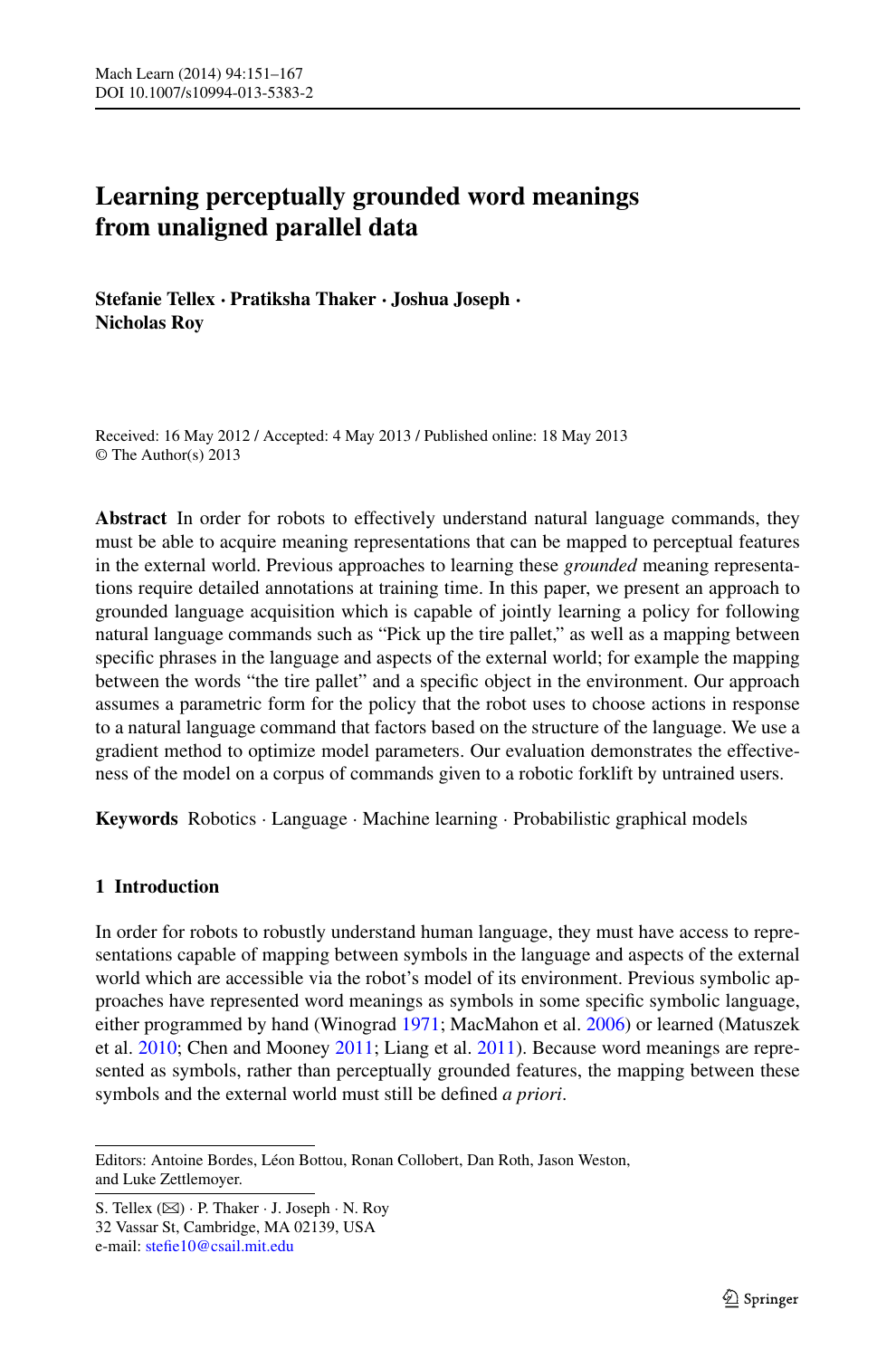<span id="page-1-0"></span>annotations are not known



Although symbols are required to deal with some linguistic concepts such as negation, quantifiers, and determiners, it is also necessary to map between words in the language and non-symbolic, perceptual aspects of the external world. Language grounding approaches address this problem by mapping words in the language to *groundings* in the external world (Mavridis and Roy [2006;](#page-16-4) Hsiao et al. [2008](#page-15-1); Kollar et al. [2010;](#page-15-2) Tellex et al. [2011](#page-16-5)). Groundings are the specific physical concepts that are referred to by the language and can be objects (e.g., a truck or a door), places (e.g., a particular location in the world), paths (e.g., a trajectory through the environment), or events (e.g., a sequence of actions taken by the robot).

Recent work has demonstrated how to learn grounded word meanings from a parallel corpus of natural language commands paired with groundings in the external world (Tellex et al. [2011](#page-16-5)). However, learning the model parameters required that the parallel corpus be augmented with additional annotations specifying the alignment between specific phrases in the language and corresponding groundings in the external world. Figure [1](#page-1-0) shows an example command from the training set paired with these alignment annotations, represented as arrows pointing from each linguistic constituent to a corresponding grounding. Approaches that do not require these augmentations, such as Branavan et al. [\(2009](#page-15-3)) or Vogel and Jurafsky ([2010\)](#page-16-6), do not capture the nested hierarchical structure of language.

Our aim is to relax these annotation requirements and develop an algorithm that learns perceptually grounded, compositional word meanings from an *unaligned* parallel corpus. By focusing on human-robot interaction domains, where the human partner is giving the robot instructions for some task, we can assume that the language specifies a high-level action that the robot should perform. For supervision, the algorithm receives only knowledge of the correct action, rather than requiring individual labels for all the linguistic constituents during training, as in previous work. Our system takes as input a state/action space for the robot defining a space of possible groundings and available actions in the external world. In addition it requires a training corpus of natural language commands paired with a demonstration of the robot correctly executing the action in the environment. For example, an entry in the corpus consists of a natural language command such as "Pick up the tire pallet" given to a robotic forklift, paired with a video or log of the robot's actions as drives to the tire pallet, inserts its forks, and raises it off the ground, drives to the truck, and sets it down.

To learn from an unaligned corpus, we derive a new training algorithm for the Generalized Grounding Graph  $(G^3)$  framework (Tellex et al. [2011](#page-16-5)) that performs stochastic gradient descent in the model parameters, based on the policy gradient method described by Branavan et al. [\(2009](#page-15-3)). Our aim is to find model parameters such that, as the robot executes the actions predicted by the model, its probability of choosing the correct action is maximized. We assume a parametric form for the model that factors according to the linguistic structure of the natural language command. The system searches for model parameters that maximize expected reward using stochastic gradient descent. By factoring the distribution over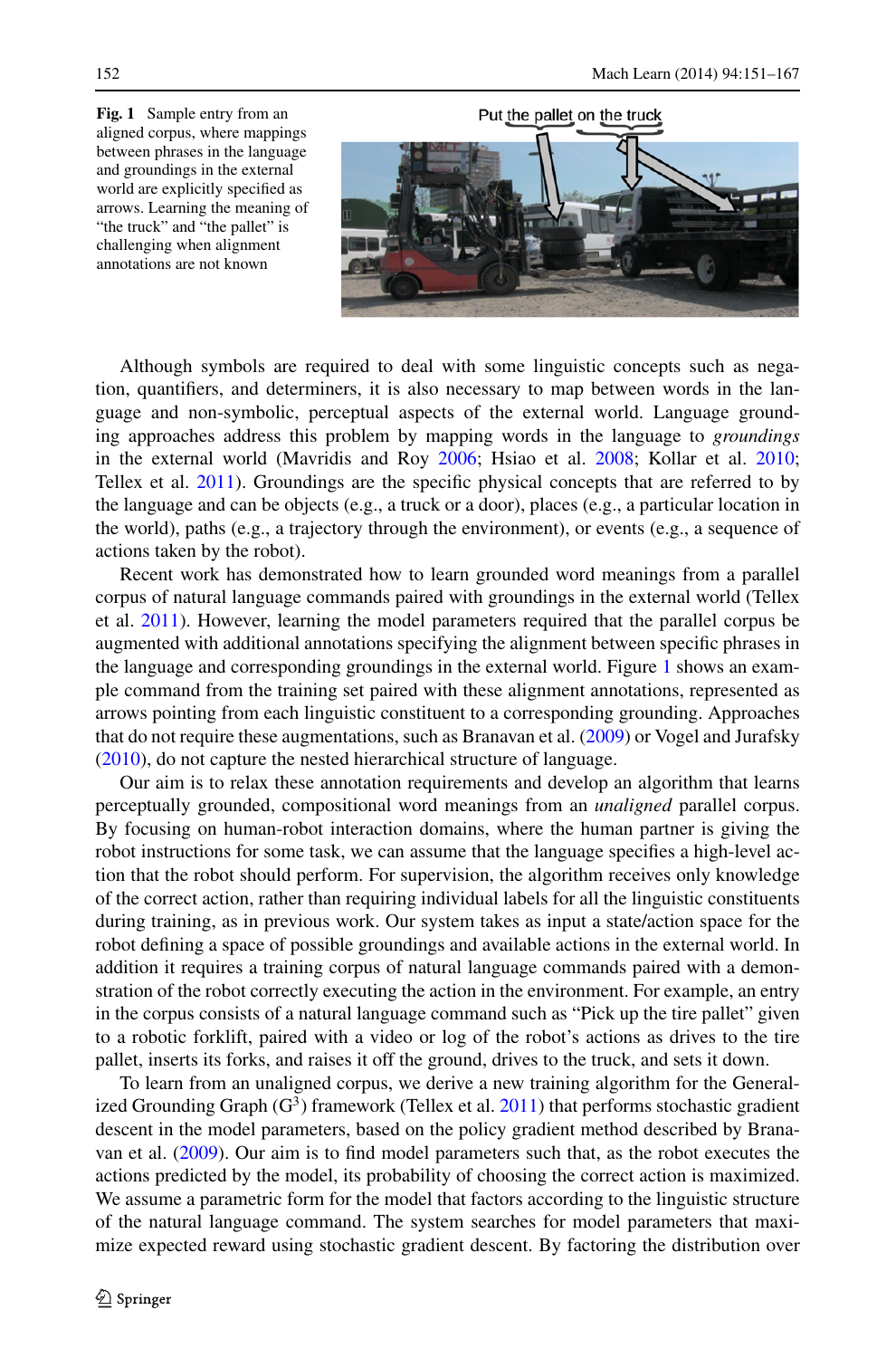<span id="page-2-2"></span>actions according to the structure of language, we can compute an appropriate gradient update for each factor, allowing the system to infer groundings for each linguistic constituent even without direct supervision. We evaluate our model in a human-robot interaction domain using a dataset of natural language commands given to a robotic forklift, collected from untrained users on the internet. Commands direct a robotic forklift to pick up objects or drive to locations in the environment. The evaluation demonstrates that, given a natural language command issued in a particular context, the model is able to infer actions for the robot as well as mappings between noun phrases in the command and objects in the environment, despite having no direct supervision for noun phrase groundings during training.

## **2 Background**

We briefly review the  $G<sup>3</sup>$  framework, introduced by Tellex et al. [\(2011](#page-16-5)). In order for a robot to understand natural language, it must be able to map between words in a command such as "Pick up the tire pallet," and corresponding aspects of the external world. Each constituent phrase in the command refers to a particular object, place, or action that the robot should take in the environment; together we refer to these as *groundings*. The aim of the  $G<sup>3</sup>$  framework is to find the most probable groundings,  $\gamma_1 \dots \gamma_N$ , given a parsed natural language command *Λ*, and the robot's model of the environment, *M*:

<span id="page-2-1"></span>
$$
\underset{\gamma_1 \dots \gamma_N}{\text{argmax}} \ p(\gamma_1 \dots \gamma_N | \Lambda, M) \tag{1}
$$

The environment model *M* consists of the robot's location along with the locations and geometries of objects in the external world. A robot computes the environment model using sensor input. The computed model defines a space of possible values for the grounding variables,  $\gamma_1 \dots \gamma_N$ . Formally, each  $\gamma_i$  is a tuple,  $(g, t, p)$ , where:

- $-g$  is a bounding prism. It is expressed as a set of points which define a polygon,  $(x_1, y_1), \ldots, (x_N, y_N)$ , together with a height, *z*.
- $t$  is a set of pre-defined textual tags,  $\{tag_1, \ldots, tag_M\}$ , which are the output of perceptual classifiers.
- $p \in \mathbb{R}^{T \times T}$  is a sequence of *T* points. Each point is a pose for the robot. It consists of a tuple *(τ,x,y,z,roll, pitch, yaw)* representing the location and orientation of the grounding at time *τ* . Locations between two times are interpolated linearly.

<span id="page-2-0"></span>Groundings are objects, places, paths or events in the external world. An object such as a pallet is represented in the map as a three-dimensional geometric shape, along with a set of symbolic tags that might be produced by an object classifier, such as "pallet" or "truck." A place grounding represents a particular location in the map, and would have no tags and a zero-length trajectory. A path grounding consists of the trajectory of a point-based prism. An event grounding might consist of the robot and its trajectory over time, as it picks up a pallet.<sup>1</sup> The type of a grounding variable is inferred from the associated syntactic constituent using a template-based algorithm. We assume that the robot has access to the environment model whenever it infers groundings for a natural language command. For brevity, we omit *M* from future equations in this section.

<sup>&</sup>lt;sup>1</sup>In general, an event could consist of any state change in the environment, for example the generation of an appropriate sound for the command, "Speak your name." In this paper, we focus on events which can be represented geometrically, within this framework.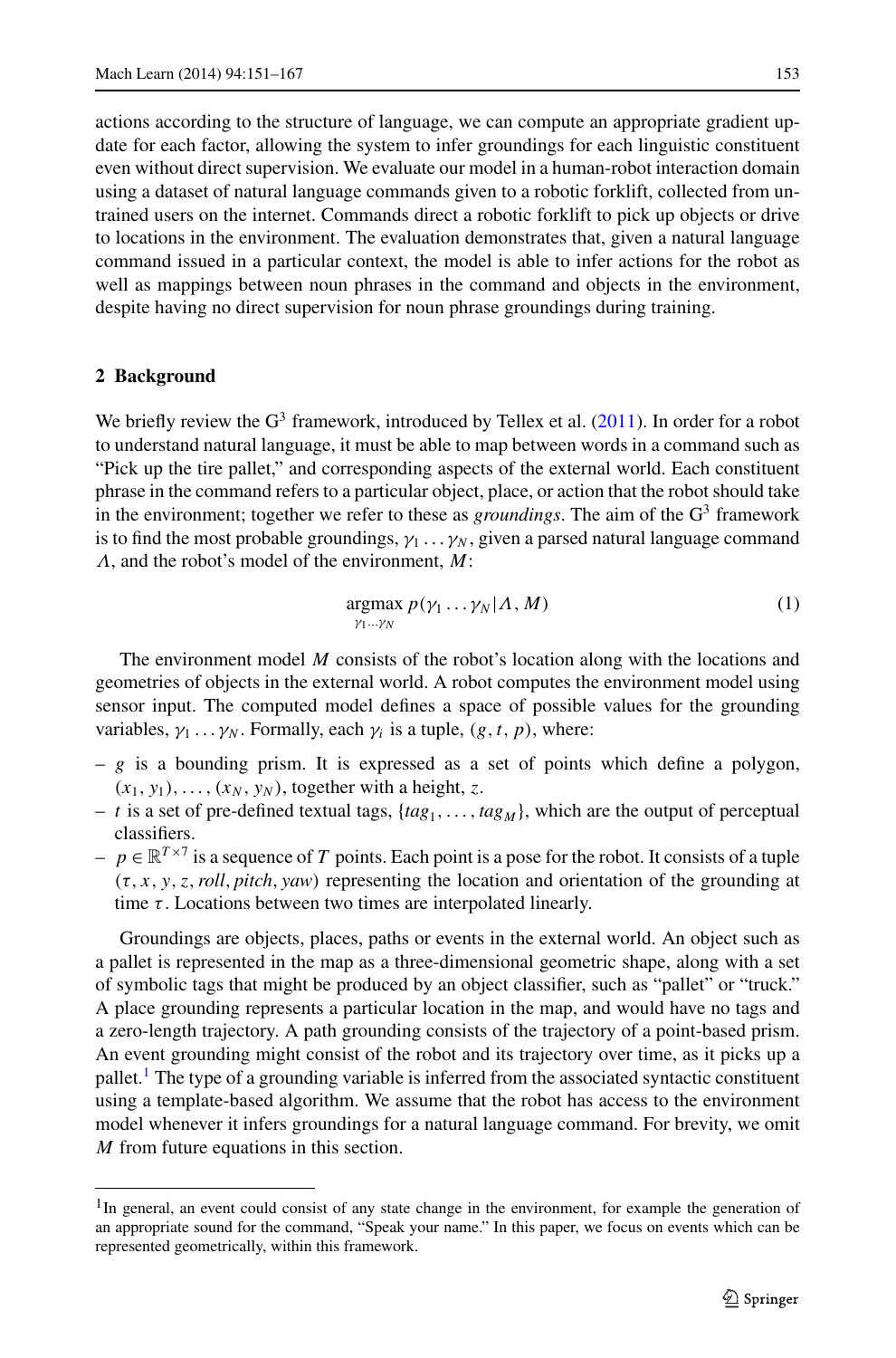To learn the distribution in Eq.  $(1)$ , one standard approach is to factor it based on certain independence assumptions, then train models for each factor. Natural language has a wellknown compositional, hierarchical argument structure (Jackendoff [1983](#page-15-4)), and a promising approach is to exploit this structure in order to factor the model. The  $G<sup>3</sup>$  framework takes as input a natural language command and uses the parse structure of the language to define the random variables and factors in a graphical model.

However, if we define a directed model over these variables (e.g.,  $p(\gamma_1 \dots \gamma_N|A)$ ) we must assume a possibly arbitrary order to the conditional  $\gamma_i$  factors. For example, for a phrase such as "the tire pallet near the other skid," we could factorize in either of the following ways:

$$
p(\gamma_{\text{tires}}, \gamma_{\text{skid}} | \Lambda) = p(\gamma_{\text{skid}} | \gamma_{\text{tires}}, \Lambda) \times p(\gamma_{\text{tires}} | \Lambda)
$$
 (2)

$$
p(\gamma_{\text{tires}}, \gamma_{\text{skid}} | \Lambda) = p(\gamma_{\text{tires}} | \gamma_{\text{skid}}, \Lambda) \times p(\gamma_{\text{skid}} | \Lambda)
$$
 (3)

Depending on the order of factorization, we will need different conditional probability tables that correspond to the meanings of words in the language. To resolve this issue, another approach is to use Bayes' Rule to estimate  $p(A|y_1 \dots y_N)$ , but this approach would require normalizing over all possible words in the language *Λ*. Another alternative is to use an undirected model such as a conditional random field, but this approach is intractable because it requires normalizing over all possible values of all  $\gamma_i$  variables in the model, including continuous attributes such as location and size.

To address these problems, the  $G^3$  framework introduces a correspondence vector  $\Phi$ to capture the dependency between  $\gamma_1 \dots \gamma_N$  and  $\Lambda$ . Each entry in  $\phi_i \in \Phi$  corresponds to whether linguistic constituent  $\lambda_i \in \Lambda$  corresponds to the groundings associated with that constituent. For example, the correspondence variable would be *True* for the phrase "the tire pallet" and a grounding of an actual pallet containing tires, and *False* if the grounding was a different object, such as a generator pallet or a truck. We assume that  $\gamma_1 \dots \gamma_N$  are independent of  $\Lambda$  unless  $\Phi$  is known. Introducing  $\Phi$  enables factorization according to the structure of language with local normalization at each factor over a space of just the two possible values for  $\phi_i$ . At inference time, these locally normalized factors can be simply multiplied together without the need to compute a global normalization constant, as would be required for a Markov random field or conditional random field.

Using the correspondence variable, we can write:

<span id="page-3-0"></span>
$$
\underset{\gamma_1 \dots \gamma_N}{\text{argmax}} \ p(\gamma_1 \dots \gamma_N | \Phi, \Lambda) \tag{4}
$$

To perform inference, the value of the correspondence variable vector *Φ* is *True*, indicating that the inference is searching for groundings which correspond to the words in the natural language command. When the correspondence vector takes on the value of *True*, this max-imization is identical to Eq. [\(1\)](#page-2-1), except that  $\Phi$  is listed as a given variable. Listing  $\Phi$  as a given variable makes explicit the assumption that all linguistic constituents and associated groundings correspond. This inference is equivalent to maximizing the joint distribution of all groundings  $\gamma_1 \dots \gamma_N$ ,  $\Phi$  and  $\Lambda$ :

$$
\underset{\gamma_1 \dots \gamma_N}{\text{argmax}} \ p(\gamma_1 \dots \gamma_N, \Phi, \Lambda). \tag{5}
$$

Note that even though Eq. [\(5](#page-3-0)) uses the joint distribution, *Λ* and *Φ* are fixed, and we optimize over  $\gamma_1 \dots \gamma_N$ . Next we rewrite as a conditional distribution on  $\Phi$  multiplied by a prior:

$$
\underset{\gamma_1 \dots \gamma_N}{\text{argmax}} \ p(\Phi | \Lambda, \gamma_1 \dots \gamma_N) p(\Lambda, \gamma_1 \dots \gamma_N) \tag{6}
$$

 $\mathcal{D}$  Springer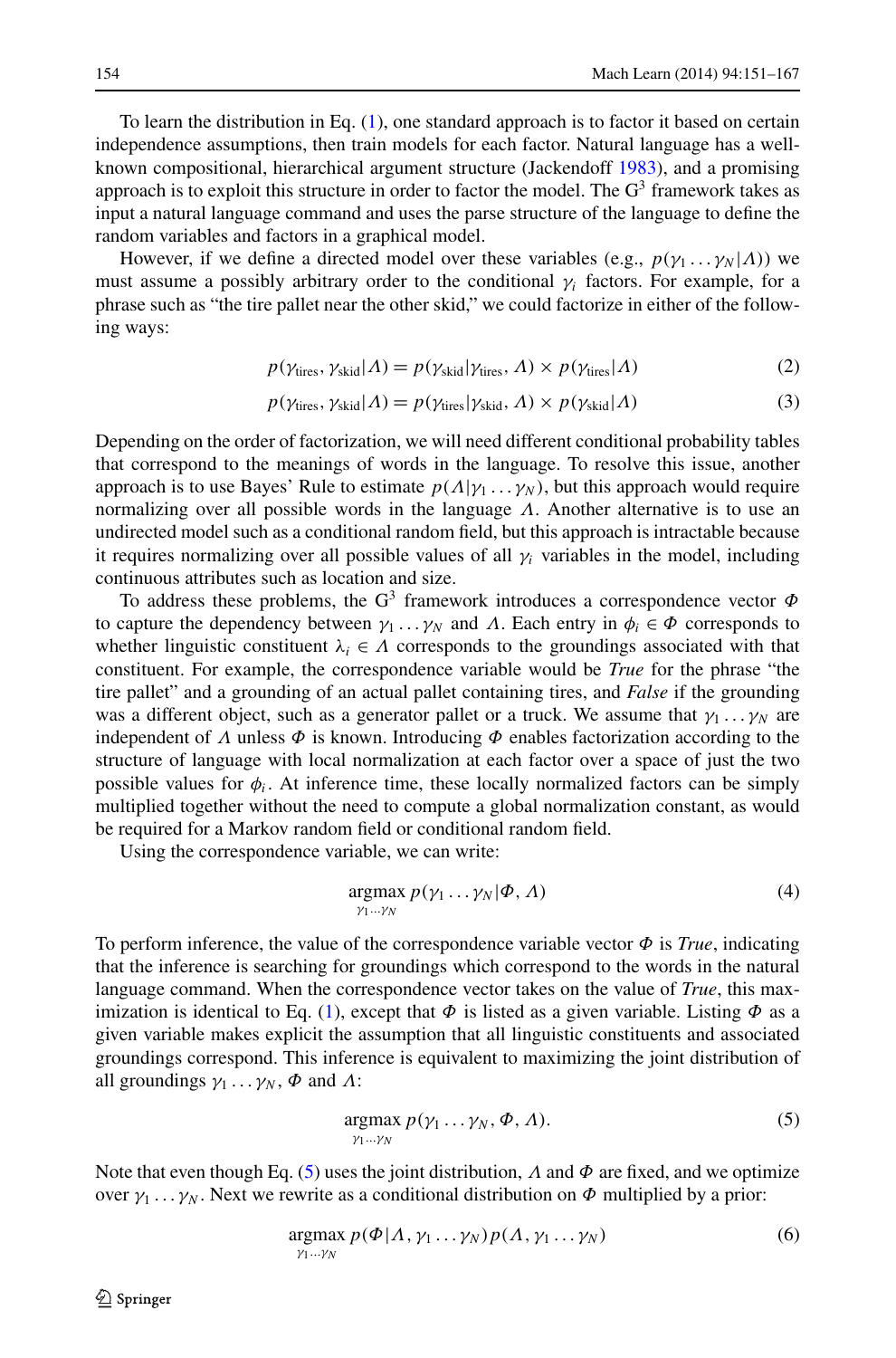

<span id="page-4-0"></span>**Fig. 2** Parse tree and grounding graph for the command, "Pick up the tire pallet." Random variables and edges are created in the graphical model for each constituent in the parse tree. The *λ* variables correspond to language; the *γ* variables correspond to groundings in the external world. Edges in the graph are created according to the parse structure of the command

We assume that *Λ* and  $\gamma_1 \dots \gamma_N$  are independent when  $\Phi$  is not known, as in the graphical model shown in Fig. [2,](#page-4-0) yielding:

$$
\underset{\gamma_1 \dots \gamma_N}{\text{argmax}} \ p(\Phi | \Lambda, \gamma_1 \dots \gamma_N) p(\Lambda) p(\gamma_1 \dots \gamma_N) \tag{7}
$$

This independence assumption is justified because if we do not know whether  $\gamma_1 \dots \gamma_N$ correspond to  $\Lambda$ , then the language does not tell us anything about the groundings.

Finally, for simplicity, we assume that any object in the environment is equally likely to be referenced by the language, which amounts to a constant prior on  $\gamma_1 \dots \gamma_N$ <sup>[2](#page-4-1)</sup> We ignore *p*( $\Lambda$ ) since it does not depend on  $\gamma_1 \dots \gamma_N$ , leading to:

<span id="page-4-3"></span><span id="page-4-2"></span>
$$
\underset{\gamma_1 \dots \gamma_N}{\text{argmax}} \ p(\Phi | \Lambda, \gamma_1 \dots \gamma_N) \tag{8}
$$

We factor the model according to the hierarchical, compositional linguistic structure of the command:

$$
p(\Phi|A, \gamma_1 \dots \gamma_N) = \prod_i p(\phi_i | \lambda_i, \gamma_{i_1} \dots \gamma_{i_k})
$$
\n(9)

<span id="page-4-1"></span>The specific random variables and dependencies are automatically extracted from the parse tree and constituent structure of the natural language command; the details of this factorization are described formally by Tellex et al. [\(2011](#page-16-5)). Parses can be extracted automatically, for example with the Stanford Parser (de Marneffe et al. [2006\)](#page-15-5) or annotated using ground-truth parses. We call the resulting graphical model the *grounding graph* for a natural language command. Figure [2](#page-4-0) shows the parse tree and graphical model generated for the command "Pick up the pallet." The random variable  $\phi_2$  is associated with the constituent "the pallet" and the grounding variable  $\gamma_2$ . The random variable  $\phi_1$  is associated with the entire phrase, "Pick up the pallet" and depends on both grounding variables:  $\gamma_1$ , which is the action that the robot takes, and its argument,  $\gamma_2$ , which is the object being manipulated. The  $\lambda_i$  variables correspond to the text associated with each constituent in the parse tree.

 $2$ In the future, we plan to incorporate models of attention and salience into this prior.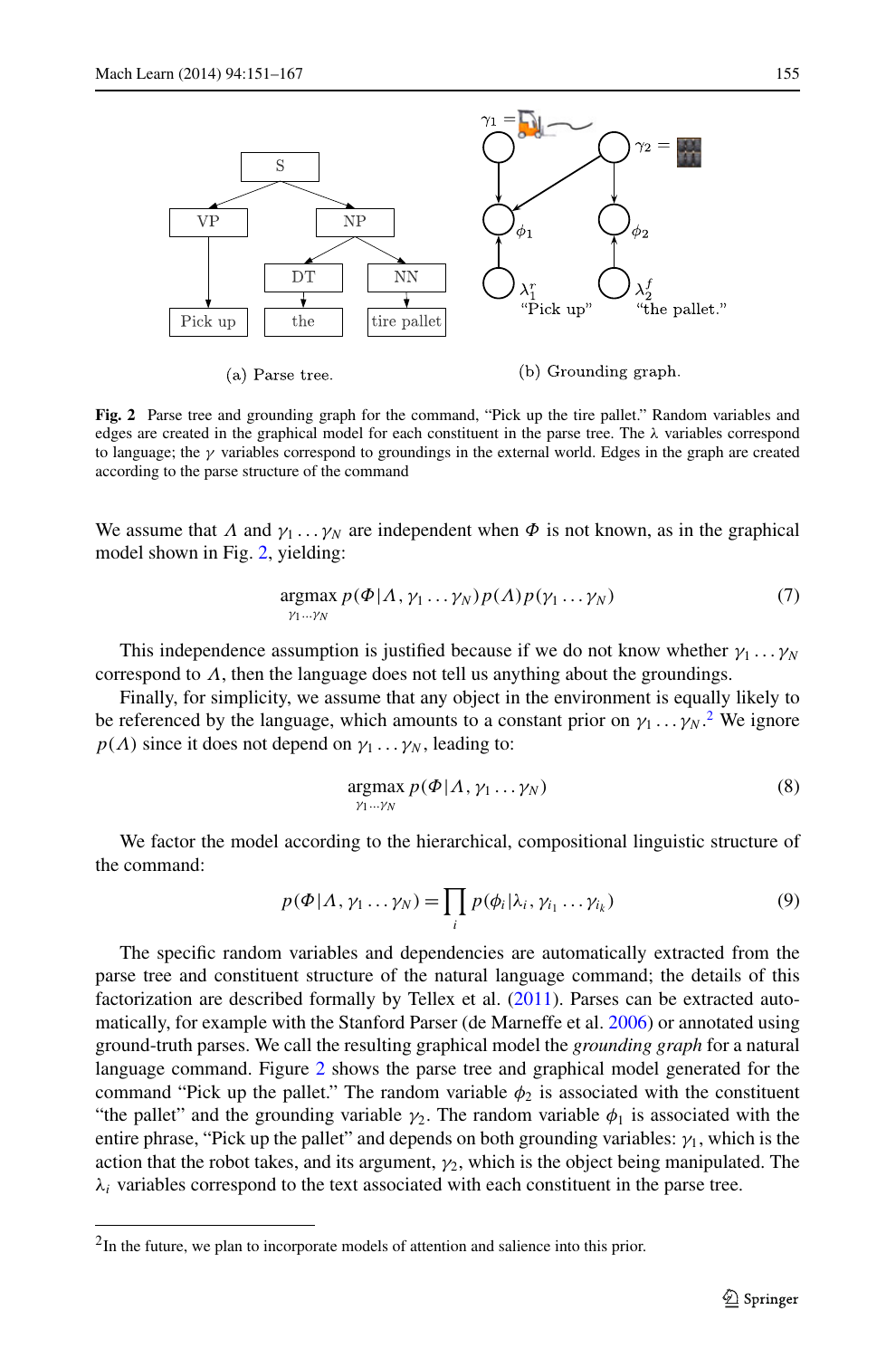We assume that each factor takes a log-linear form with feature functions  $f_i$  and feature weights  $\theta_i$ .

<span id="page-5-1"></span>
$$
p(\Phi|A, \gamma_1 \dots \gamma_N) = \prod_i \frac{1}{Z} \exp\left(\sum_j \theta_j f_j(\phi_i, \lambda_i, \gamma_1 \dots \gamma_k)\right)
$$
(10)

This function is convex and can be optimized with gradient-based methods (McCallum [2002\)](#page-16-7). Training data consists of a set of natural language commands together with positive and negative examples of groundings for each constituent in the command. We refer to this dataset as an *aligned* corpus because each constituent in the command is aligned with a corresponding grounding in the environmental context. In contrast, the aim of the current work is to remove the requirement for this extra alignment annotation.

Features correspond to the degree to which the  $\gamma_1 \dots \gamma_N$  correctly ground  $\lambda_i$ . These features define a *perceptual representation* in terms of a mapping between the grounding and words in the language. For example, for a relation such as "on," a natural feature is whether the grounding corresponding to the head noun phrase is supported by the grounding corresponding to the argument noun phrases. However, the feature *supports* $(y_i, y_j)$  alone is not enough to enable the model to learn that "on" corresponds to *supports* $(\gamma_i, \gamma_j)$ . Instead we need a feature that also takes into account the word "on:"

$$
supports(\gamma_i, \gamma_j) \land ("on" \in \lambda_i)
$$
\n(11)

Thus features consist of the Cartesian product of perceptual features such as *supports* crossed with the presence of words in the linguistic constituent associated with the corresponding factor in the grounding graph.

<span id="page-5-0"></span>The system follows natural language commands by optimizing the objective in Eq. [\(8](#page-4-2)). It carries out approximate inference by performing beam search over  $\gamma_1 \dots \gamma_N$ . It searches over possible bindings for these variables in the space of values defined in the environment model *M*. It then computes the probability of each assignment using Eq. [\(8\)](#page-4-2); the result is the maximum probability assignment of values to all the variables  $\gamma_1 \dots \gamma_N$ . Although we are using  $p(\Phi|A, \gamma_1 \dots \gamma_N)$  as the objective function,  $\Phi$  is fixed, and the  $\gamma_1 \dots \gamma_N$  are unknown. This approach is valid because, given our independence assumptions,  $p(\Phi | A, \gamma_1 \dots \gamma_N)$ corresponds to the joint distribution over all the variables given in Eq. [\(5\)](#page-3-0). We discretize the space of possible groundings to make this search problem tractable. If no correct grounding exists in the space of possible values, then the system will not be able to find the correct value; in this case it will return the best value that it found.

## **3 Approach**

Our goal is to learn model parameters for the  $G<sup>3</sup>$  framework from an unaligned corpus of natural language commands paired with robot actions. Previously, the system learned model parameters  $\Theta$  using an aligned corpus in which values for all grounding variables,  $\gamma_1 \dots \gamma_N$ , were known at training time, and annotators provided both positive and negative examples for each factor. If the alignments between language and grounding variables are not known, then Eq. ([9](#page-4-3)) becomes ill-posed. Specifically, if the alignments are not known, then it is not known which grounding variables to instantiate for the  $\gamma_i$ ,  $\ldots$ ,  $\gamma_i$  that match each  $\lambda_i$ . If the weights are known, then at inference time, one can search for the alignments of  $\lambda_i$ to *γi* that maximize the posterior likelihood of *Φ*. During training, however, learning the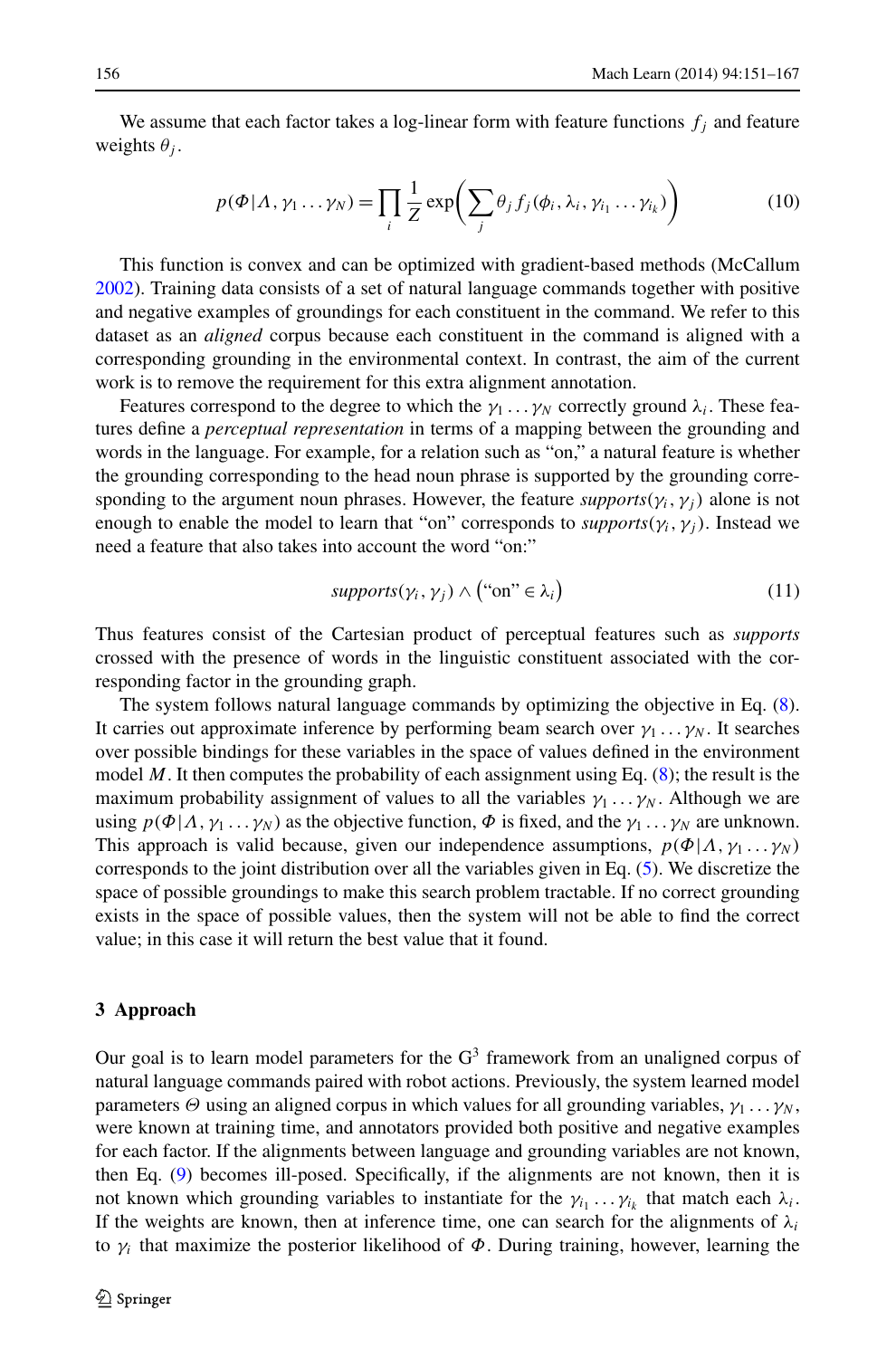weights can no longer be posed as the same convex supervised learning problem. Providing the alignments in the training data is a fundamental limit of the scalability of the approach. Examples of natural language commands matched with demonstrated robot actions can be easily collected from untrained users at a large scale using crowdsourcing such as Amazon Mechanical Turk. In contrast, labeling alignments requires trained annotators, takes more time to label each example, and raises issues of inter-rater agreement.

We now describe how to relax the annotation requirement so that only the top-level action for each command needs to be observed in order to train the model. We are given a corpus of *D* training examples. Each example *d* consists of a four-tuple, *(Λ<sup>d</sup> ,Γ <sup>d</sup> ,M<sup>d</sup> ,g<sup>d</sup> <sup>a</sup> )* where:

- $\Lambda^d$  is a parsed natural language command.
- $-I^d$  is a vector of grounding variables  $\gamma_1 \dots \gamma_N$ .
- $-M<sup>d</sup>$  is an environmental context, consistent of a set of objects with a location, geometry, and set of perceptual tags.
- $g_a^d$  is a demonstration of the robot correctly executing the natural language command.

Each environmental context will have a different set of objects and available actions for the robot. For example, in the robotic forklift domain, one training example might contain a command given in an environment with a single tire pallet; another might contain a command given in an environment with two box pallets and a truck. We define a discrete space of actions for the robot: it can drive near objects in the environment, pick them up, and put them down in discrete locations. The domain of possible values for a grounding variable  $\gamma \in \Gamma^d$  is specified by the environmental context, but the actual values for these variables are not known.

We augment each example with a key piece of supervision: a demonstration of the robot correctly following a natural language command. This demonstration corresponds to an observed value  $g_a^d$  for a specific grounding variable in the graph. This variable,  $\gamma_a$ , corresponds to the action sequence the robot should execute when following the entire natural language command. We refer to this variable as the *top-level action* variable, since it corresponds to the root node of the parse tree for a natural language command. Our approach uses the supervision obtained from generating the correct top-level action to generate the gradient for all factors in the grounding graph. Each environmental context defines a low-level state/action space for the robot. A state consists of the robot's location and the location of all known objects in the environment. An action consists of moving to one of a few predefined locations (for example, near each object in the environment), or picking up manipulable objects in the environment. These actions are the space of possible values for the variable  $\gamma_a^d$ .

Next, we define a decision problem for each example *d* in the corpus. Each choice in the decision problem consists of binding a value to all grounding variables  $\gamma_i$  in the grounding graph. For instance, for the command, "Go to the tire pallet," the grounding variables would consist of  $\gamma_{pallet}$  (mapping to the phrase "the tire pallet") and  $\gamma_{go}$  (mapping to "Go to the tire pallet.") Actions in the decision problem consist of binding an object to *γpallet* and an action taken by the robot in the physical world to  $\gamma_{go}$ . For example, in an environment with a tire pallet (pallet 1) and a box pallet (pallet 2), the decision problem would contain the following actions:

**action 1**  $\gamma_{go}$  = [Drive to location 1],  $\gamma_{pallet}$  = [pallet 1] **action 2**  $\gamma_{go}$  = [Drive to location 1],  $\gamma_{paller}$  = [pallet 2] **action 3**  $\gamma_{go}$  = [Drive to location 2],  $\gamma_{pallet}$  = [pallet 1] **action 4**  $\gamma_{go} =$  [Drive to location 2],  $\gamma_{pallet} =$  [pallet 2] **action 5**  $\gamma_{go}$  = [Pick up pallet 1],  $\gamma_{pallet}$  = [pallet 1] **action 6**  $\gamma_{go}$  = [Pick up pallet 1],  $\gamma_{pallet}$  = [pallet 2]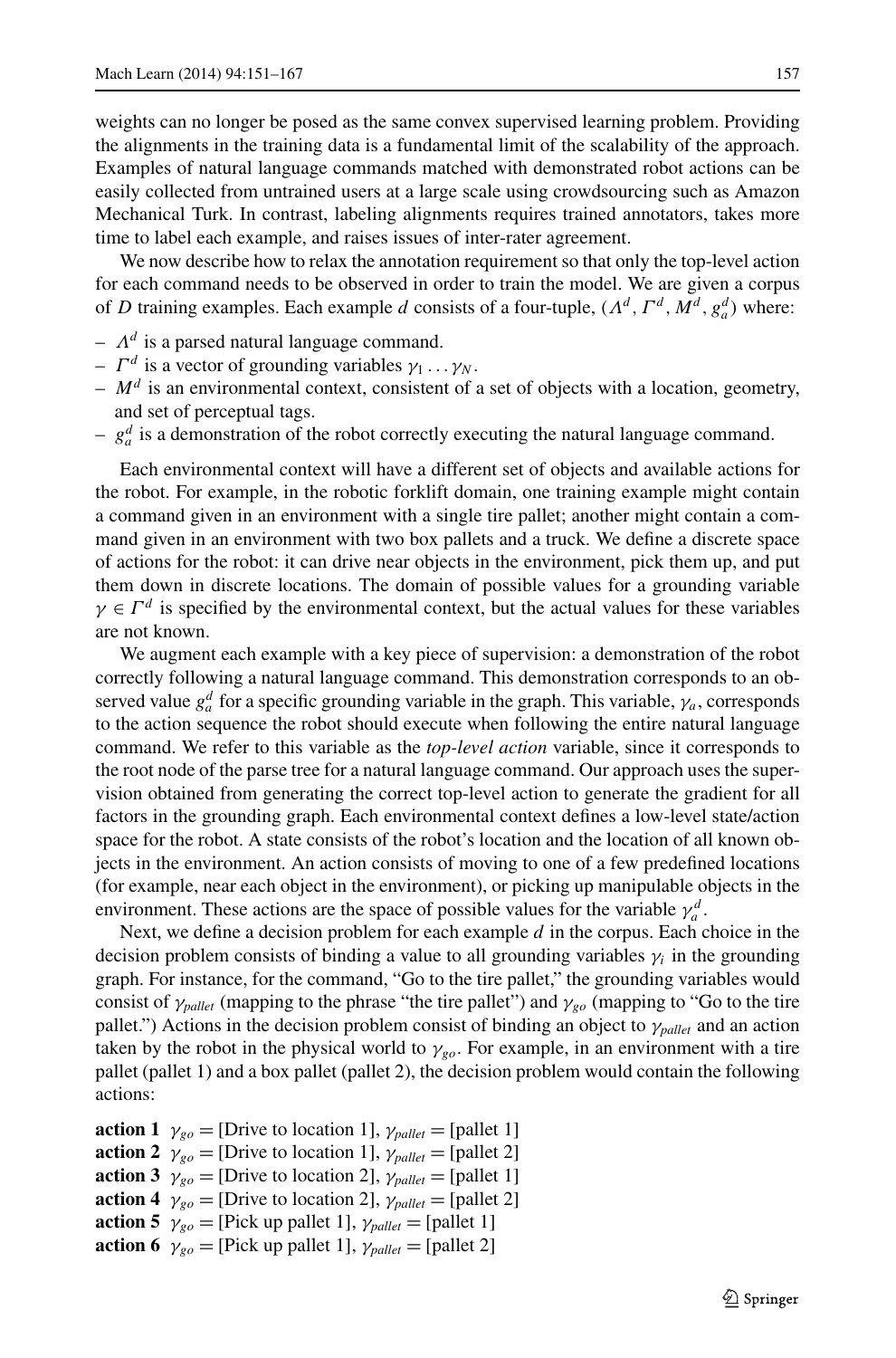**action 7**  $\gamma_{go}$  = [Pick up pallet 2],  $\gamma_{pallet}$  = [pallet 1] **action 8**  $\gamma_{go}$  = [Pick up pallet 2],  $\gamma_{pallet}$  = [pallet 2]

We define a reward function for our decision problem based on choosing the correct grounding  $g_a^d$  for the top-level action variable,  $\gamma_a \in \Gamma^d$  for a training example *d*:

$$
r\left(\Gamma^d, g_a^d\right) = \begin{cases} 1 & \text{if } \gamma_a = g_a^d \\ -1 & \text{otherwise} \end{cases} \tag{12}
$$

If location 1 is assumed to be close to pallet 1, then actions 1 and 2 would receive  $+1$ reward, and the rest would receive −1 reward. However, if pallet 1 is a tire pallet, and pallet 2 is a box pallet, then only action 1 gets all variables correct. Conversely, actions 3, 5, and 7 obtain negative reward for choosing the wrong value for  $\gamma_{g0}$ , even though the grounding for *γpallet* is correct.[3](#page-7-0)

Our aim is to learn model parameters to jointly predict top-level actions, which are directly rewarded, as well as values for other grounding variables, even though no reward signal is observed directly for these variables. Our hypothesis is that learning to predict other grounding variables is necessary in order to choose correct actions. For example, consider the command in the example given above, "Go to the tire pallet." If the robot grounds the wrong object, such as a box pallet, to the phrase "the tire pallet," then it will compute features associated with the wrong landmark object, leading to predicting incorrect actions. For a robot to predict correct actions, it must model the factored structure of language and propagate the error signal to each term. Over many examples the system uses this signal to infer values for the lower-level grounding variables which enables it to infer a policy for following natural language commands.

We define a sampling distribution to choose values for the grounding variables in the model using the G<sup>3</sup> framework with parameters *Θ*:

$$
p\big(\Gamma^d|\Phi^d,\Lambda^d,M^d,\Theta\big) \tag{13}
$$

Here the values of  $\Lambda^d$  are known, and the values of the correspondence variable vector *Φ* are fixed to *True*. Our aim is to find model parameters that maximize expected reward when drawing values for  $\Gamma^d$  from  $p(\Gamma^d | \Phi^d, \Lambda^d, M^d, \Theta)$ :

$$
\underset{\Theta}{\operatorname{argmax}} \sum_{d \in D} E_{p(\Gamma^d | \Phi^d, \Lambda^d, M^d, \Theta)} r(\Gamma^d, g^d_a) \tag{14}
$$

<span id="page-7-0"></span>Expanding the expectation we have:

$$
\underset{\Theta}{\text{argmax}} \sum_{d} \sum_{\Gamma^d} r(\Gamma^d, g_d^d) \times p(\Gamma^d | \Phi^d, \Lambda^d, M^d, \Theta) \tag{15}
$$

Here  $\Gamma^d$  ranges over all possible values for the grounding variables  $\gamma_1 \dots \gamma_N$ , given the environmental context, *M<sup>d</sup>* .

<sup>&</sup>lt;sup>3</sup>We use a +1/ − 1 reward function rather than a 0-1 loss function because the gradient update will be scaled by the magnitude of the reward function, so a 0-1 loss function will perform no gradient update when the model infers the correct action.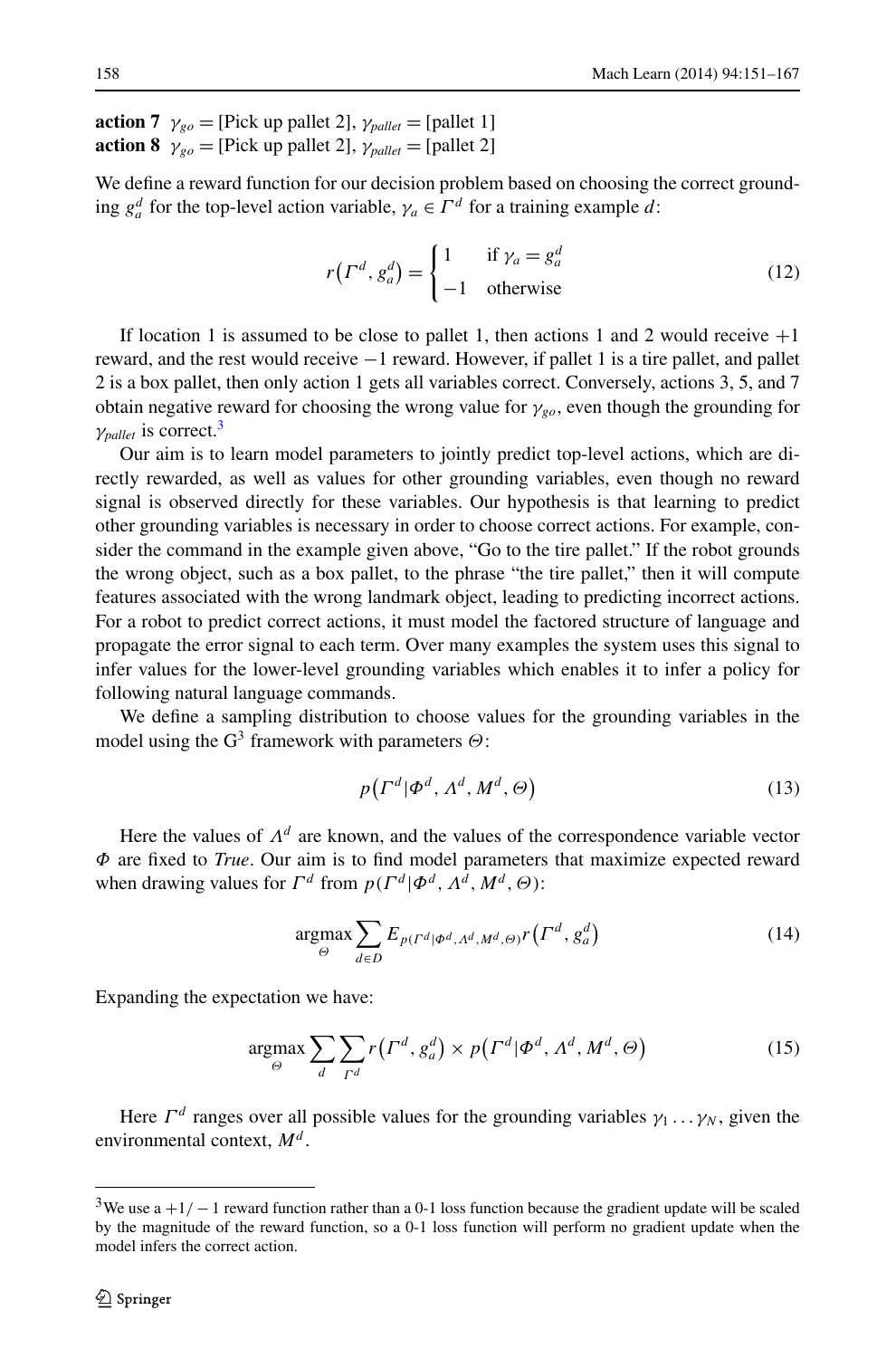## **Input:**

```
1: Initial values for parameters, \Theta^0.
 2: Training dataset, D.
 3: Number of iterations, T .
 4: Step size, α.
 5:
 6: \Theta \leftarrow \Theta^07: for t \in T do
 8: for d \in D do
  9: \nabla_{\Theta} \leftarrow \frac{\partial}{\partial \theta_k} E_{p(\Gamma^d | \Phi^d, \Lambda^d, M^d, \Theta)} r(\Gamma^d, g^d_a)10: end for
11: \Theta \leftarrow \Theta + \alpha \nabla_{\Theta}12: end for
Output: Estimate of parameters \Theta
```
**Fig. 3** Training algorithm

We can factor this distribution as in the  $G<sup>3</sup>$  framework described in Sect. [2.](#page-2-2) We use stochastic gradient ascent in the space of model parameters (Branavan et al. [2009](#page-15-3)) to maximize expected reward. We assume the model takes a factored form following the  $G<sup>3</sup>$  framework, based on the parse structure of a natural language command. This factorization enables the computation of gradient updates to the terms corresponding to each linguistic constituent, using only the top-level reward signal: whether the model infers the correct action for the command.

First, we take the derivative of the expected reward for a single example with respect to *Θ*. (We drop the *d* subscripts for brevity.)

<span id="page-8-1"></span>
$$
\frac{\partial}{\partial \theta_k} E_{p(\Gamma|\Phi,\Lambda,M,\Theta)} r(\Gamma,g_a) = \sum_{\Gamma} r(\Gamma,g_a) \frac{\partial}{\partial \theta_k} p(\Gamma|\Phi,\Lambda,M,\Theta) \tag{16}
$$

The derivation for the derivative appears in the [Appendix](#page-14-0), yielding:

$$
= E_{p(\Gamma|A,\Phi,M,\Theta)}r(\Gamma,g_a)
$$

$$
\times \left(\sum_j f_k(\phi_j,\Gamma,\Lambda,M) - E_{p(\phi'|\Gamma,\Lambda,M,\Theta)}[f_k(\phi',\Gamma,\Lambda,M)]\right)
$$
(17)

The training algorithm is given in Fig. [3.](#page-8-0) Equation [\(17\)](#page-8-1) is exact, but due to the large space of possible groundings, we approximate the expectation over *Γ* by sampling values for the *Γ* using current model parameters. In complex environments, there are many more actions that obtain negative reward than positive reward. To compensate for this, we normalize negative reward so that the total reward from actions with negative reward equals the sum of reward from actions with positive reward.

When performing gradient updates, we use 40 random restarts with initial values for *Θ* drawn uniformly from [0*,* 0*.*00001] and take the parameters from the run that earns the most reward on the training set. We use  $0.001$  for the step size parameter  $\alpha$ . The values correspond to the magnitude of the gradient update made for each iteration and affect the speed of convergence. We set them to small values so that the algorithm converges slowly but does not overstep an optimum. Our objective function is discontinuous and is not of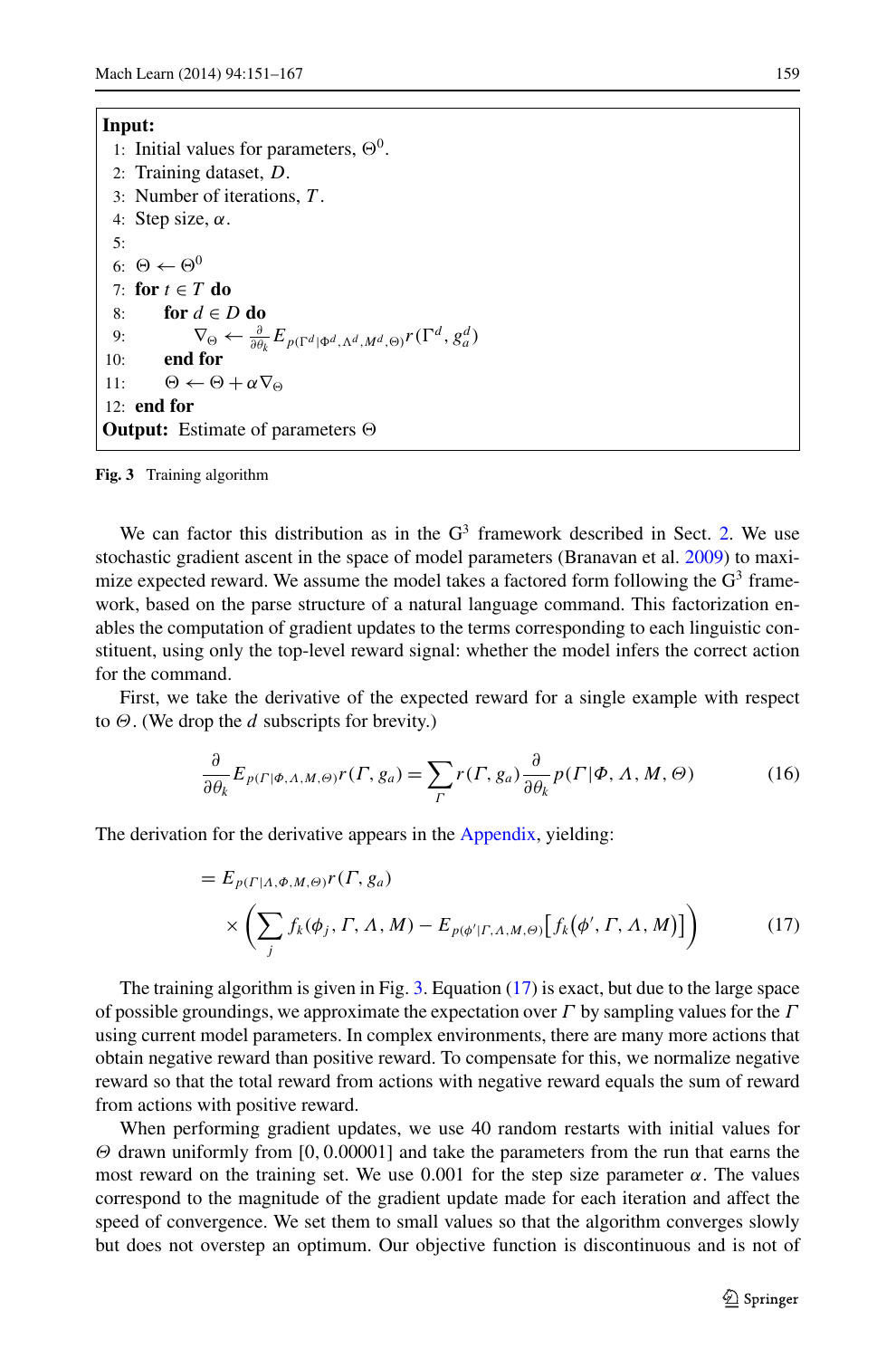a form known to converge using gradient descent. However, gradient descent in objective functions with similar form have been shown to work well in practice (Branavan et al. [2009;](#page-15-3) Vogel and Jurafsky [2010](#page-16-6)).

## **4 Results**

To evaluate the learning algorithm we use a corpus of natural language commands given to a robotic forklift. We collected a corpus of natural language commands paired with robot actions by showing annotators on Amazon Mechanical Turk a video of the robot executing an action in simulation and asking them to describe in words they would use to command an expert human operator to carry out the commands in the video. We refer to each video as a scenario; we collected multiple commands for each scenario. Frames from a video in our corpus, together with commands for that scenario appear in Fig. [4](#page-9-0).

Since commands often spanned multiple parts of the video, we segment each log according to where each command begins and ends. We use 214 example commands paired with contextual information in the training set, and 93 in the test set, split randomly by scenario. That is, no scenarios in the training set appear in the test set, although scenarios consist of similar environments and the robot takes similar actions: driving around the environment and moving objects around. Each command has on average 11 words and the total vocabulary was 266 words. Commands were given in environments that contained anywhere from two to six objects, with an average of four objects in each environment. We annotated each command in the dataset with a parse, as well as associated groundings. For each linguistic constituent in the parsed command, we annotated the associated grounding in the environment.

We report two measures of performance. First, we report the percentage of commands for which the robot executed the command correctly, as determined by our annotations. This metric corresponds to how well the system follows commands but does not assesses



 $(a) t=0$ 

<span id="page-9-0"></span>Pick up pallet with refridgerator [sic] and place on truck to the left.

A distance away you should see a rectangular box. Approach it slowly and load it up onto your forklift. Slowly proceed to back out and then make a sharp turn and approach the truck. Raise your forklift and drop the rectangular box on the back of the truck.

Go to the pallet with the refrigerator on it and pick it up. Move the pallet to the truck trailer. Place the pallet on the trailer.

Pick up the pallet with the refrigerator and place it on the trailer.

(d) Commands

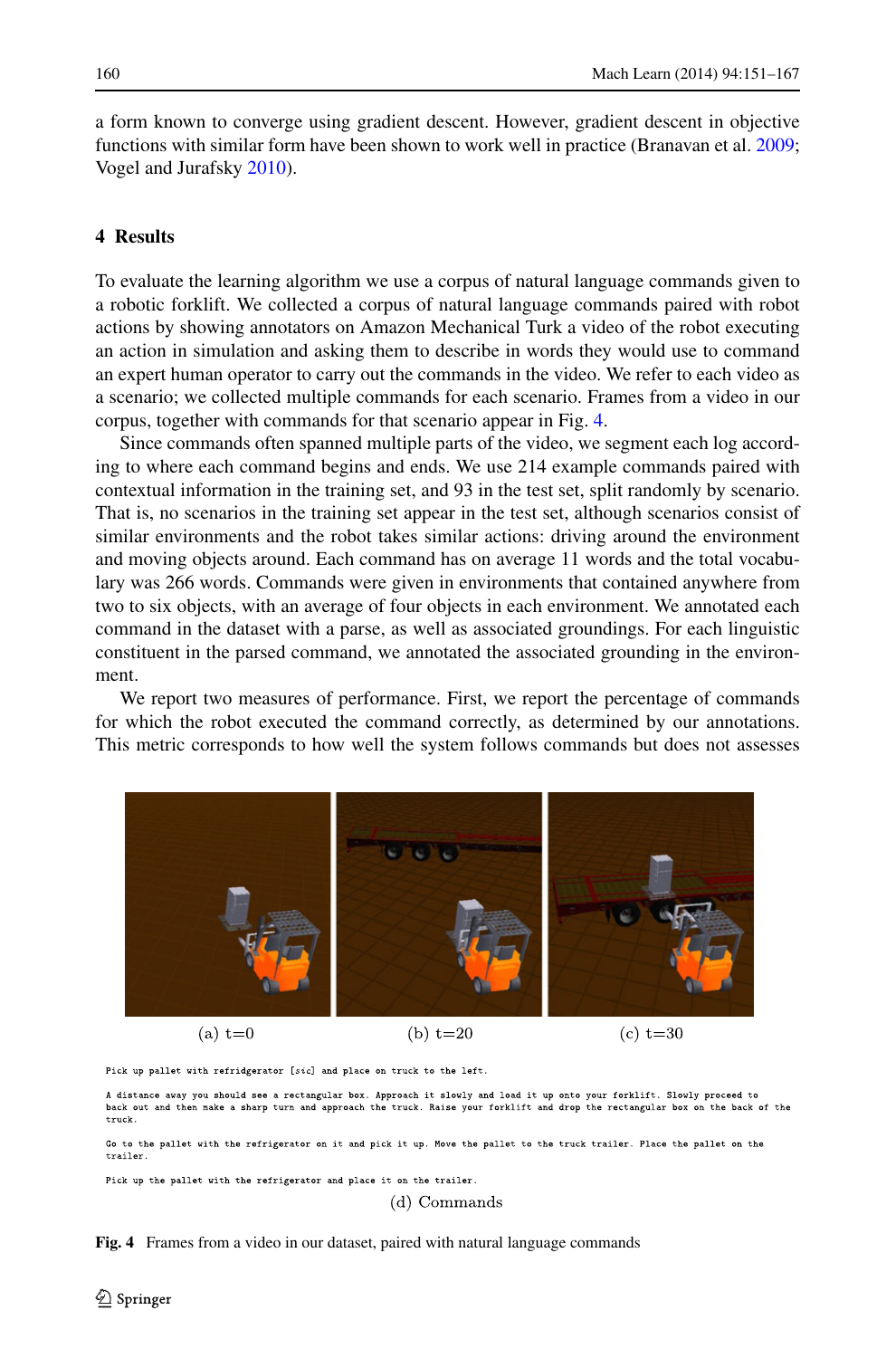how accurately it grounded different parts of a command. Second, we report the fraction of concrete noun phrases in the corpus that the system grounded to the correct object in the external world. That is, for each noun phrases in the ground truth parses, we report whether the system correctly inferred a grounding for each concrete noun phrase in the command. This metric corresponds to how well the system learned to recognize the mapping between noun phrases in the command and corresponding objects in the external world, even without direct supervision during training.

For comparison, we present several baselines. The random baseline shows performance achieved when choosing groundings using the random model parameters which were used to initialize the gradient descent algorithm. Second, we present the performance of a fully supervised model trained using an aligned corpus of positive and negative examples. Each linguistic constituent in the supervised dataset is paired with an annotated grounding, together with an indicator variable that encodes whether the annotation matches the words in the language, as in the original  $G<sup>3</sup>$  framework (Tellex et al. [2011\)](#page-16-5). This model is trained using the same features and parameters as the model trained from unaligned data. Finally, we present performance of a model trained using randomly assigned groundings. This baseline assesses the importance of performing gradient updates for each linguistic constituent in an example in a unified way rather than separately.

We also present results on a system trained using fully automatic parses, as well as trained using ground-truth parses. However, we use the annotated parses and groundings for assessing system performance to avoid having to annotate groundings for linguistic constituents generated from incorrect parses. Using the same parse structure also aids in comparing algorithms, since all approaches use the same parse structure when presenting evaluation results.

Table [1a](#page-11-0) shows performance using these two metrics on a training set. Note that the unaligned training algorithm significantly improves performance on the training set compared to starting performance. This improvement is not surprising for predicting actions, because the algorithm receives direct supervision for the action. However, the algorithm is also able to correctly infer groundings for many noun phrases in the training set, despite not having access to this information during training. The random groundings baseline also achieves good performance on the test set at predicting the top-level action, but does not correctly predict as many noun phrases.

Next, we report performance on a test set to assess generalization to novel commands given in different environments, in Table [1b](#page-11-0). The trained system is able to achieve high performance at both inferring correct actions as well as correct object groundings using the parameters learned from the training set. It achieves this performance despite never observing groundings for any linguistic constituent during training other than the top-level verb phrase. Unlike the random groundings method, it also achieves high performance at predicting groundings noun phrase groundings.

The random groundings method achieves high performance at predicting the top level action but performs worse at predicting objects. The performance it does achieve at predicting object groundings is due to its ability to pick top-level actions associated with the natural language commands. It predicts top-level actions by learning a model for the vector associated with the verb phrase and its immediate arguments. For example, for an action like "pick up," the random groundings method will be biased towards actions that involve picking up an object that is bound to the linguistic argument in the noun phrases. This bias from the action causes it to correctly infer some object groundings, but the learned model parameters for noun phrases are unable to infer correct groundings in isolation, without an associated verb phrase. To test this hypothesis, we inferred groundings for noun phrases in the test set only, without using information from the top level action. Results appear in Table [1c](#page-11-0). Here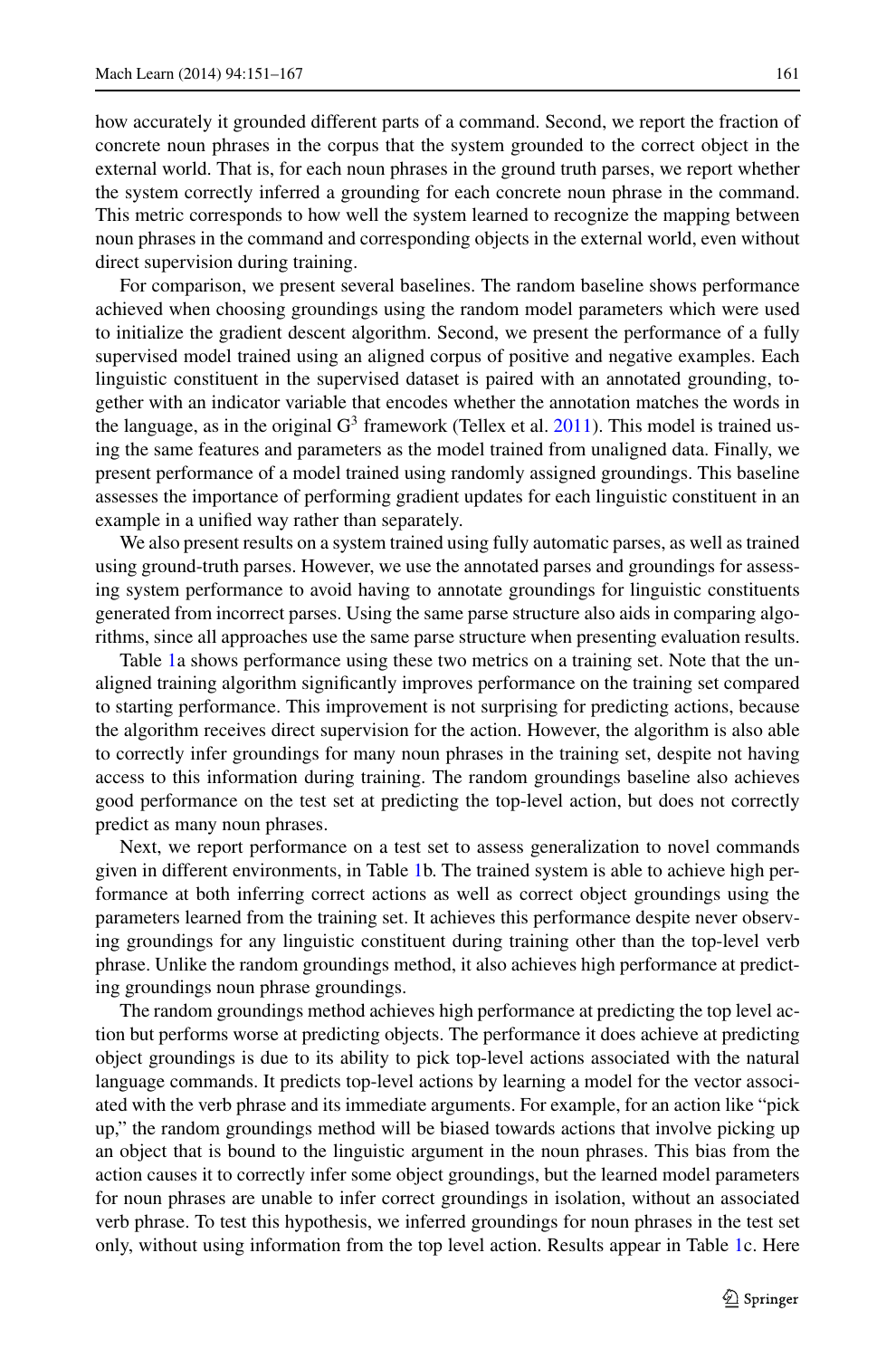|                               | $%$ Correct |                       |
|-------------------------------|-------------|-----------------------|
|                               | Actions     | Concrete Noun Phrases |
| Random Model Parameters       | $35\%$      | 39%                   |
| Random Groundings             | 68%         | 46%                   |
| Unaligned                     | 65 %        | 65 %                  |
| Unaligned (automatic parsing) | $49\%$      | 61 %                  |
| <b>Fully Supervised</b>       | 55%         | 79 %                  |

(a) Training (all)—214 actions, 183 noun phrases

|                               | $%$ Correct |                              |
|-------------------------------|-------------|------------------------------|
|                               | Actions     | <b>Concrete Noun Phrases</b> |
| Random Model Parameters       | 27%         | 37%                          |
| Random Groundings             | 56 %        | 38%                          |
| Unaligned                     | 57%         | 66 %                         |
| Unaligned (automatic parsing) | 48%         | 54 %                         |
| <b>Fully Supervised</b>       | 56 %        | 79%                          |
|                               |             |                              |

(b) Testing (all)—93 actions, 71 noun phrases

|                               | $%$ Correct<br><b>Concrete Noun Phrases</b> |  |
|-------------------------------|---------------------------------------------|--|
|                               |                                             |  |
| Random Model Parameters       | 49%                                         |  |
| Random Groundings             | 28%                                         |  |
| Unaligned                     | 67%                                         |  |
| Unaligned (automatic parsing) | 75%                                         |  |
| <b>Fully Supervised</b>       | 84 %                                        |  |
|                               |                                             |  |

(c) Testing (Noun phrases only)

the random groundings method performs very poorly, at chance levels, compared to the unaligned method. This result demonstrates that the unaligned method is not only learning models for predicting actions but is also able to learn word meanings for noun phrases. These learned meanings can be used to make predictions in a test set. We hypothesize that models for understanding each part of the language will lead to higher performance in more complex domains. In additions, we have demonstrated how they support information-theoretic dialog: by estimating the entropy over the groundings for each constituent, the robot can intelligently pick questions whose answers improves its accuracy at choosing actions in re-sponse to a natural language command (Tellex et al. [2012](#page-16-8)). This approach would not work without models for grounding each constituent.

The fully supervised method performs surprisingly poorly on this dataset. We believe this poor performance is due to lack of sufficient annotated training data. Although we hypothesize that the fully-supervised approach would outperform our method given enough data, creating enough annotations is an expensive task. To generate the supervised training data, we sampled actions from the decision problem defined in Sect. [3](#page-5-0) and annotated each factor in the associated grounding graph with the correct value for  $\phi$ , depending on whether or not the sampled grounding was correct ( $\phi = True$ ) or incorrect ( $\phi = False$ ). This

<span id="page-11-0"></span>**Table 1** Results on the training set and test set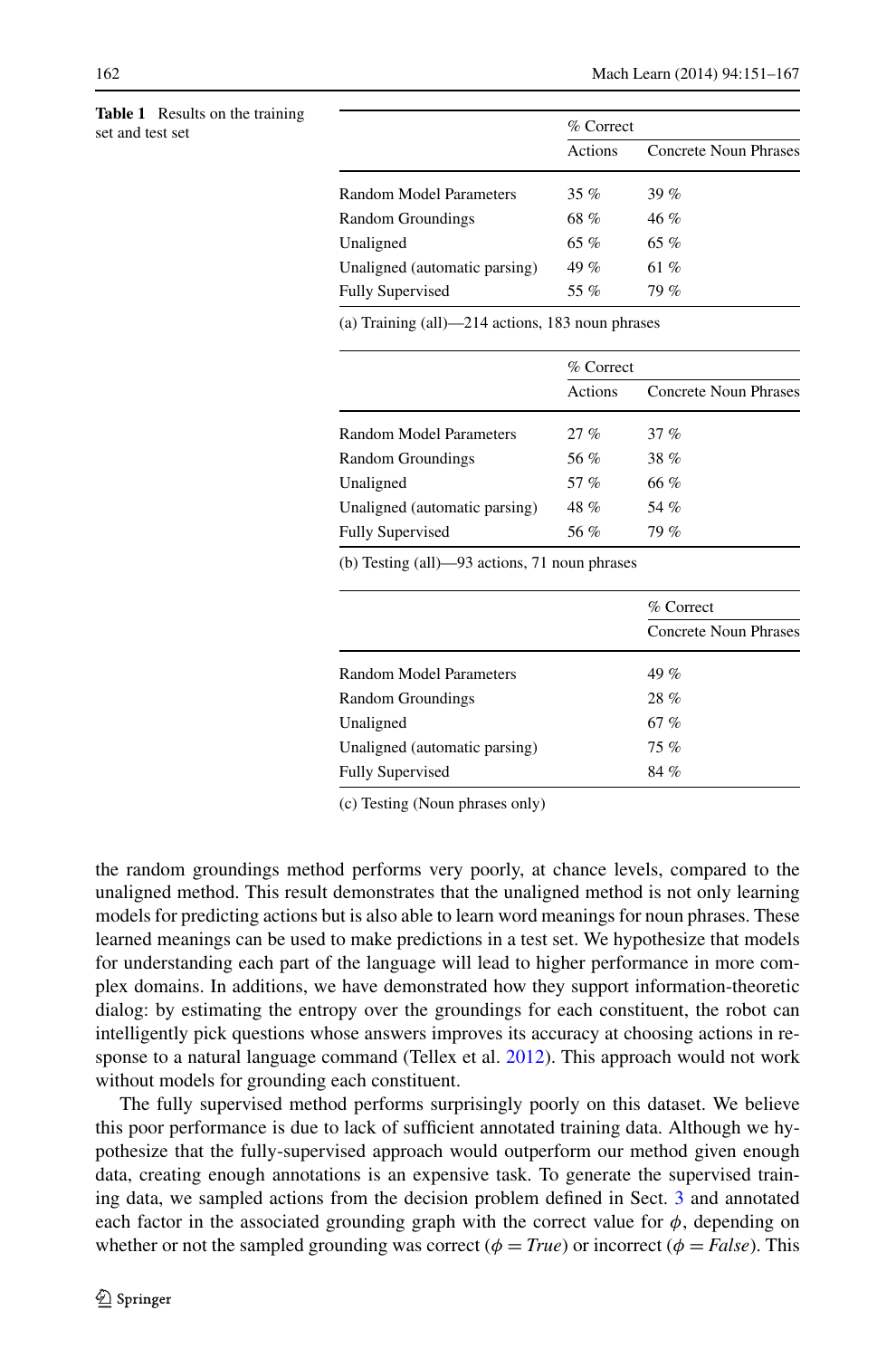<span id="page-12-0"></span>**Fig. 5** Heat map showing the learned distribution for "to the tire pallet"



approach yielded good models for noun phrase groundings, as evidenced by the supervised method's high performance in Table [1](#page-11-0)c. However, because there are many more actions, the supervised learner did not yield good performance at predicting the top-level action. Given the very many possible negative instances, it was very difficult to provide enough labeled training instances to learn well. This is further, if somewhat anecdotal, evidence to support the unsupervised learning approach. In contrast, the supervised method outperforms the unaligned method when focusing on a verb which appears frequently in the corpus in a simple syntactic environment: "pick up." (83 % for the supervised method, versus 78 % for the unaligned method).

Finally, to emphasize that the system is learning grounded, functional word meanings, we present a visualization of the probability distribution learned for the word "to" in Fig. [5](#page-12-0). Each pixel *z* is colored according to  $p(\phi = True | \lambda = "to", \gamma_z)$ , where the path  $\gamma_z$  starts at the left side of the image and ends at the location of pixel*z*. Red is high probability and blue is low probability. Note that the color scale is normalized within each image, but not normalized across images. Artifacts are due to a limited amount of training data and the discretization of continuous feature values (for example, the normalized distance between the end of the trajectory and the tire pallet.) In both cases, there is a high-probability peak near the landmark object. These heat maps emphasize that the algorithm has learned distributions corresponding to the meanings of words such as "to" and "pick up." It has not simply learned a mapping between a word such as "to" and a symbol such as *TO*. Instead it has a learned a distribution that can be called with *any* candidate grounding and returns the probability that the words in the language match a path in the world.

Failures occurred in the system for several reasons. Sometimes, the command requested an action that is not in the action space of the robot. For example, the command "Move slightly forward" requires a very small motion on the part of the robot, while "move forward in an 'S' shape" requires complex motion planning. These actions are not in the search space of possible actions, so it is not possible for the robot to behave correctly. Other commands used less frequent language. For example, one person instructed the robot to "loiter around momentarily;" the word "loiter" appeared only in the test set and not in the training set. Finally, some commands contained ambiguous language, such as "Pick it up," where the system inferred that it should pick up an object, but acted upon the wrong object.

## **5 Related work**

Beginning with SHRDLU (Winograd [1971](#page-16-0)), many systems have exploited the compositional structure of language to statically generate a plan corresponding to a natural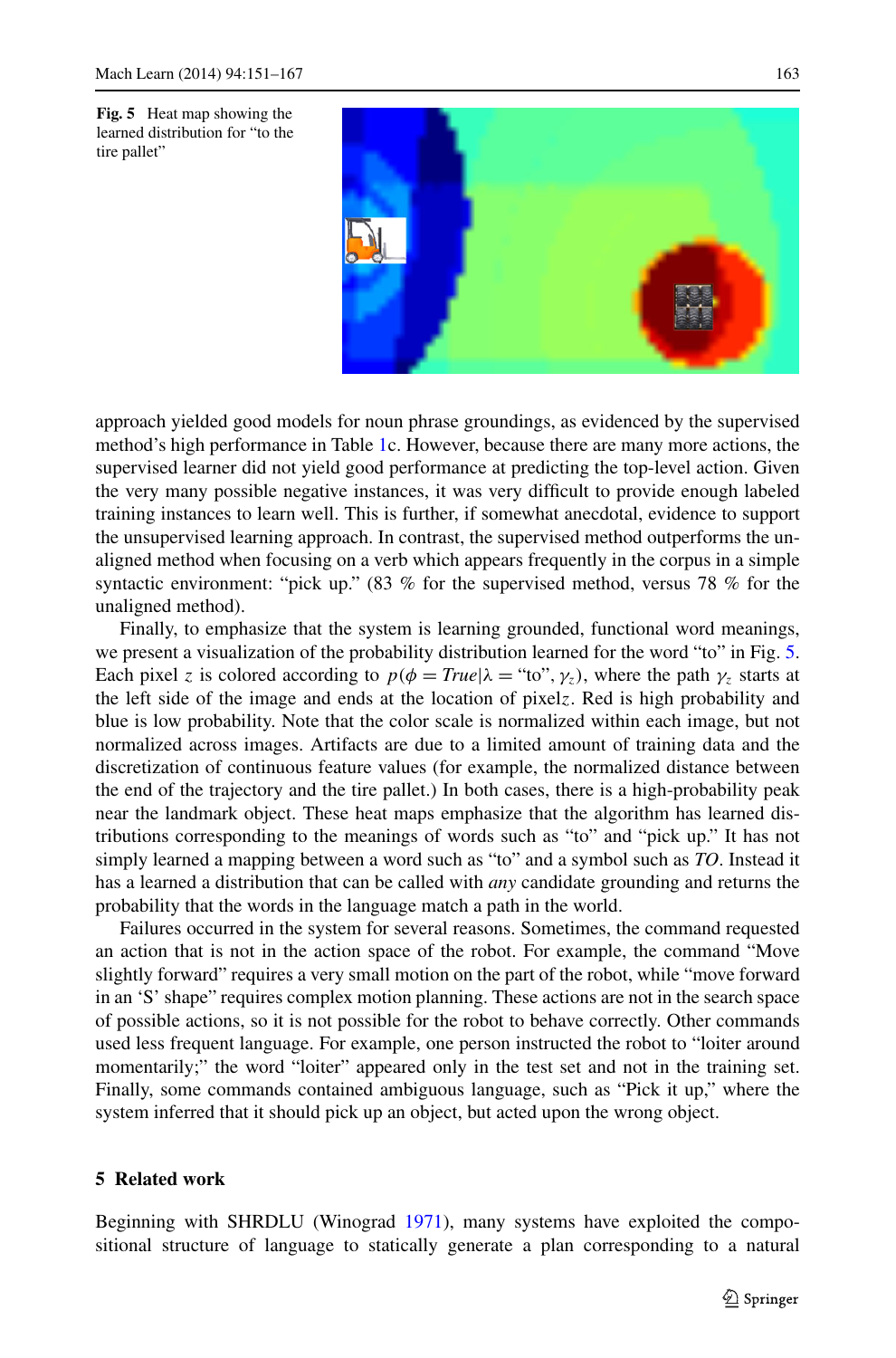language command (Hsiao et al. [2008](#page-15-1); MacMahon et al. [2006;](#page-16-1) Skubic et al. [2004;](#page-16-9) Dzifcak et al. [2009](#page-15-6)). Our work moves beyond this framework by defining a probabilistic graphical model according to the structure of the natural language command, inducing a distribution over plans and groundings.

Semantic parsing is the problem of mapping between sentences in natural language and formal semantic representations. Early work in semantic parsing uses supervised data consisting of sentences paired with logical form (Thompson and Mooney [2003](#page-16-10); Zettlemoyer and Collins [2005;](#page-16-11) Wong and Mooney [2007](#page-16-12); Piantadosi et al. [2008;](#page-16-13) Kwiatkowski et al. [2010\)](#page-15-7); some of these approaches have been applied to robotics (Matuszek et al. [2012b;](#page-16-14) Chen and Mooney [2011](#page-15-0)). Newer approaches learn symbolic word meanings with less supervision; Poon and Domingos ([2009\)](#page-16-15) presents an approach to unsupervised semantic parsing, while other approaches use an external reward signal as in this paper (Branavan et al. [2009;](#page-15-3) Vogel and Jurafsky [2010](#page-16-6); Liang et al. [2011](#page-16-3); Clarke et al. [2010](#page-15-8)). The current work, in contrast, learns grounded meaning representations in terms of perceptual features rather than symbols. Previous models that learned grounded word meanings (Tellex et al. [2011;](#page-16-5) Kollar et al. [2010](#page-15-2)) required detailed alignment annotations between constituents in the language and objects, places, paths, or events in the external world; the current work relaxes these annotation requirements. Matuszek et al. [\(2012a](#page-16-16)) describe a model for jointly learning word meanings and perceptual features for referring expressions, rather than both noun and verb phrases as in this work.

There has been a variety of work in transferring action policies between a human and a robot. In imitation learning, the goal is to create a system that can watch a teacher perform an action, and then reproduce that action (Kruger et al. [2007;](#page-15-9) Chernova and Veloso [2009;](#page-15-10) Schaal et al. [2003;](#page-16-17) Ekvall and Kragic [2008\)](#page-15-11). Rybski et al. [\(2007](#page-16-18)) developed an imitation learning system that learns from a combination of imitation of the human teacher, as well as natural language input. Our work differs in that the system must infer word meanings from the demonstrations, and then use those learned meanings later to infer new actions for different commands in different contexts.

### **6 Conclusion**

In this paper we described an approach for learning perceptually grounded word meanings from an unaligned parallel corpus of language paired with robot actions. The training algorithm jointly infers policies that correspond to natural language commands as well as alignments between noun phrases in the command and groundings in the external world. In addition, our approach learns grounded word meanings or distributions corresponding to words in the language. We presented an evaluation on a small corpus, demonstrating that the system is able to infer meanings for concrete noun phrases despite having no direct supervision for these values.

Our approach points the way towards a framework that can learn a large vocabulary of general grounded word meanings, enabling systems that flexibly respond to a wide variety of natural language commands given by untrained users. There are many directions for improvement. We plan to train our system using a large dataset of language paired with robot actions in more complex environments, and on more than one robotic platform. Identifying a set of perceptual features that generalizes across these different contexts remains an open problem. As long as perceptual features are available, the system is able to learn meanings for adjectives and prepositions. For example, the training corpus contains phrases such as "red and black pallet," and the system learns corresponding feature weights for the words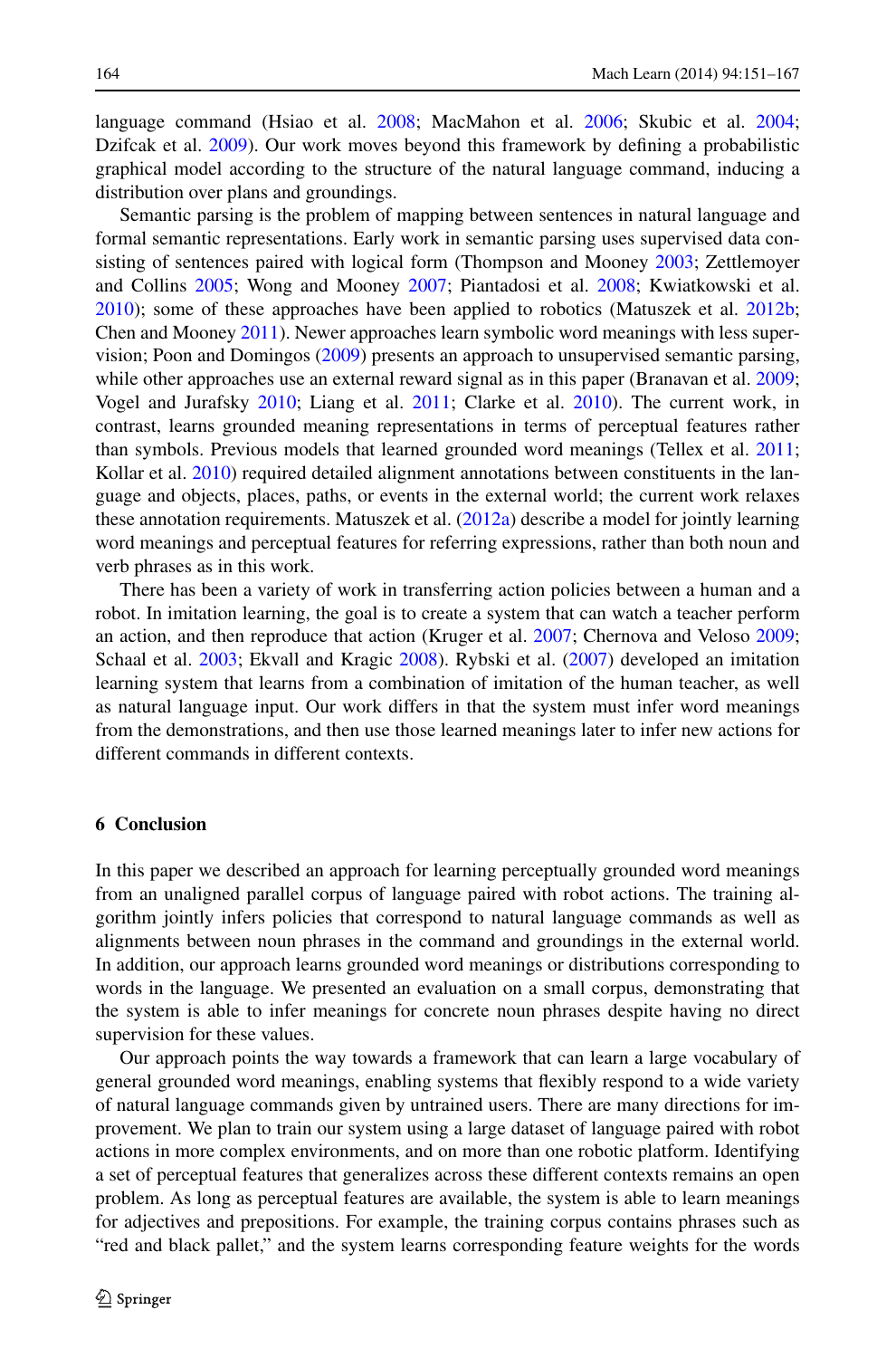"red" and "black." However as the number of features increases, the learning problem becomes more challenging, and if features are unavailable, the system will fail to learn word meanings. For example, phrases such as "left" and "right" are challenging because features need to take into account the frame-of-reference being used by the speaker. Integrating our approach with a richer symbolic semantics could enable it to handle more complex linguistic phenomena, including quantifiers, negation, and determiners.

<span id="page-14-0"></span>**Acknowledgements** We would like to thank the anonymous reviewers for their insightful comments, which significantly shaped the paper. We would also like to thank Thomas Howard for his helpful comments on a draft of this paper, and Matthew R. Walter for his help in collecting the corpus. This work was sponsored by the Robotics Consortium of the U.S Army Research Laboratory under the Collaborative Technology Alliance Program, Cooperative Agreement W911NF-10-2-0016, and by the Office of Naval Research under MURIs N00014-07-1-0749 and MURI N00014-11-1-0688, and the DARPA BOLT program under contract HR0011-11-2-0008.

## **Appendix**

We take the derivative of the expected reward for a single example with respect to *Θ*. (We drop the *d* superscripts for brevity.)

$$
\frac{\partial}{\partial \theta_k} E_{p(\Gamma|\Phi,\Lambda,M,\Theta)} r(\Gamma,g_a) = \sum_{\Gamma} r(\Gamma,g_a) \frac{\partial}{\partial \theta_k} p(\Gamma|\Phi,\Lambda,M,\Theta) \tag{18}
$$

Focusing on the inner term, we expand it with Bayes' rule:

<span id="page-14-2"></span>
$$
\frac{\partial}{\partial \theta_k} p(\Gamma | \Phi, \Lambda, M, \Theta) = \frac{\partial}{\partial \theta_k} \frac{p(\Phi | \Gamma, \Lambda, M, \Theta) p(\Gamma | \Lambda, M, \Theta)}{p(\Phi | \Lambda, M, \Theta)}
$$
(19)

We assume the priors do not depend on *Θ*, as well as a uniform prior over groundings and correspondence variables:

$$
\frac{\partial}{\partial \theta_k} p(\Gamma | \Phi, \Lambda, M, \Theta) = \frac{p(\Gamma | M)}{p(\Phi | \Lambda)} \frac{\partial}{\partial \theta_k} p(\Phi | \Gamma, \Lambda, M, \Theta)
$$
(20)

Previously, the  $G<sup>3</sup>$  framework required alignment annotations or observed values for the grounding variables to update model parameters. Here, we update model parameters based on the top-level reward and propagate that signal down to factors for each linguistic constituent. Although updates for any individual sample will be noisy, over many updates, the algorithm will converge to a local optimum.

Next, we take the partial derivative of the likelihood of *Φ*. For brevity, we compress *Γ* , *Λ*, and *M* in the variable *X*. First, we assume each factor is independent:

$$
\frac{\partial}{\partial \theta_k} p(\Phi|X,\Theta) = \frac{\partial}{\partial \theta_k} \prod_i p(\phi_i|X,\Theta)
$$
\n(21)

Next, we expand the right side of Eq.  $(21)$ , taking the derivative using the product rule:

$$
\frac{\partial}{\partial \theta_k} p(\Phi|X,\Theta) = \prod_i p(\phi_i|X,\Theta) \times \left(\sum_j \frac{\frac{\partial}{\partial \theta_k} p(\phi_j|X,\Theta)}{p(\phi_j|X,\Theta)}\right)
$$
(22)

<span id="page-14-1"></span> $\mathcal{D}$  Springer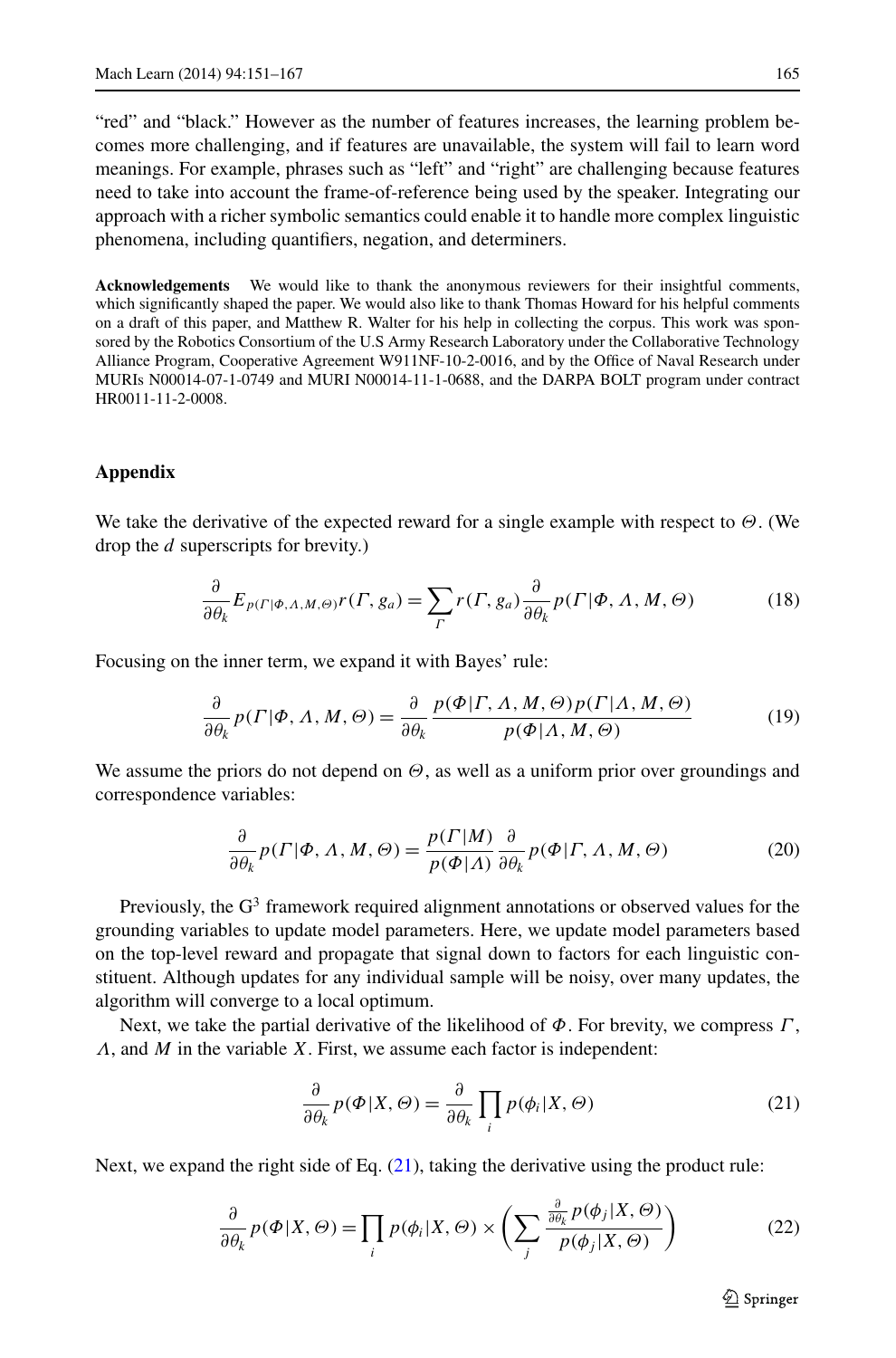Finally, we assume each factor takes a log-linear form with feature functions  $f_k$  and parameters  $\theta_k$ , as in the G<sup>3</sup> framework, Eq. ([10](#page-5-1)). Taking the derivative of a log-linear distribution yields:

$$
\frac{\partial}{\partial \theta_k} p(\phi|X,\Theta) = p(\phi|X,\Theta) \times \left( f_k(\phi,X) - E_{p(\phi'|X,\Theta)} \left[ f_k(\phi',X) \right] \right) \tag{23}
$$

Substituting back into Eq.  $(20)$  $(20)$  $(20)$ :

$$
\frac{\partial}{\partial \theta_k} p(\Gamma | \Phi, \Lambda, M, \Theta)
$$
\n
$$
= \frac{p(\Gamma | M)}{p(\Phi | \Lambda)} \prod_i \left( p(\phi_i | X, \Theta) \times \sum_j f_k(\phi_j, X) - E_{p(\phi'_j | X, \Theta)} [f_k(\phi'_j, X)] \right) \tag{24}
$$

<span id="page-15-3"></span>We substitute back into the overall expression for the partial derivative of the expectation:

$$
\frac{\partial}{\partial \theta_k} E_{p(\Gamma|\phi, \Lambda, M, \Theta)} r(\Gamma, g_a)
$$
\n
$$
= E_{p(\Gamma|\Lambda, \Phi, M, \Theta)} r(\Gamma, g_a)
$$
\n
$$
\times \left( \sum_j f_k(\phi_j, \Gamma, \Lambda, M) - E_{p(\phi'|\Gamma, \Lambda, M, \Theta)} \left[ f_k(\phi', \Gamma, \Lambda, M) \right] \right) \tag{25}
$$

#### <span id="page-15-10"></span><span id="page-15-8"></span><span id="page-15-5"></span><span id="page-15-0"></span>**References**

- Branavan, S. R. K., Chen, H., Zettlemoyer, L. S., & Barzilay, R. (2009). Reinforcement learning for mapping instructions to actions. In *Proceedings of ACL* (pp. 82–90).
- <span id="page-15-6"></span>Chen, D. L., & Mooney, R. J. (2011). Learning to interpret natural language navigation instructions from observations. In *Proceedings of AAAI*.
- Chernova, S., & Veloso, M. (2009). Interactive policy learning through confidence-based autonomy. *The Journal of Artificial Intelligence Research*, *34*(1), 1–25.
- <span id="page-15-11"></span>Clarke, J., Goldwasser, D., Chang, M., & Roth, D. (2010). Driving semantic parsing from the world's response. In *Proceedings of the fourteenth conference on computational natural language learning* (pp. 18–27). New York: Association for Computational Linguistics.
- <span id="page-15-4"></span><span id="page-15-1"></span>de Marneffe, M., MacCartney, B., & Manning, C. (2006). Generating typed dependency parses from phrase structure parses. In *Proceedings of the international conference on language resources and evaluation (LREC)*, Genoa, Italy (pp. 449–454).
- <span id="page-15-9"></span><span id="page-15-2"></span>Dzifcak, J., Scheutz, M., Baral, C., & Schermerhorn, P. (2009). What to do and how to do it: translating natural language directives into temporal and dynamic logic representation for goal management and action execution. In *Proceedings of the IEEE international conference on robotics and automation (ICRA)* (pp. 4163–4168).
- <span id="page-15-7"></span>Ekvall, S., & Kragic, D. (2008). Robot learning from demonstration: a task-level planning approach. *International Journal of Advanced Robotic Systems*, *5*(3).
- Hsiao, K., Tellex, S., Vosoughi, S., Kubat, R., & Roy, D. (2008). Object schemas for grounding language in a responsive robot. *Connection Science*, *20*(4), 253–276.
- Jackendoff, R. S. (1983). *Semantics and cognition* (pp. 161–187). Cambridge: MIT Press.
- Kollar, T., Tellex, S., Roy, D., & Roy, N. (2010). Toward understanding natural language directions. In *Proceedings of the ACM/IEEE international conference on human-robot interaction (HRI)* (pp. 259–266).
- Kruger, V., Kragic, D., Ude, A., & Geib, C. (2007). The meaning of action: a review on action recognition and mapping. *Advanced Robotics*, *21*(13).
- Kwiatkowski, T., Zettlemoyer, L., Goldwater, S., & Steedman, M. (2010). Inducing probabilistic ccg grammars from logical form with higher-order unification. In *Proceedings of the 2010 conference on empirical methods in natural language processing* (pp. 1223–1233). New York: Association for Computational Linguistics.